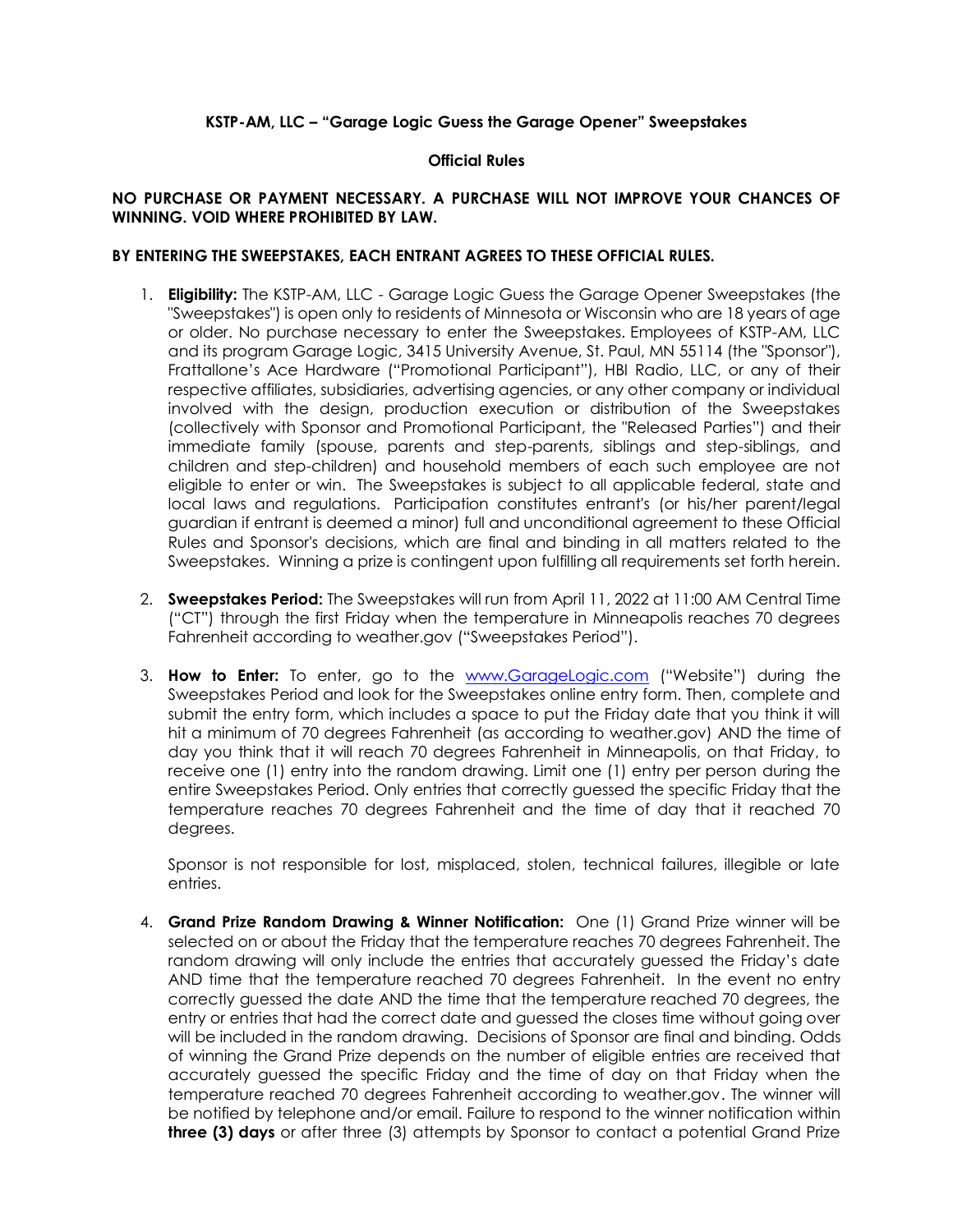winner, will be deemed forfeiture of the Grand Prize and an alternate winner may be selected at Sponsor's sole discretion, time permitting. Sponsor is not responsible for email notifications that are undeliverable or voicemail messages not received.

5. **Prize and Approximate Retail Value ("ARV") – One (1) Grand Prize –** A \$1,169.97 Traeger Grill, \$10 Garage Logic T-shirt, #5 Garage Logic Window Cling, and a 5-minute meet-andgreet with Joe Soucheray and Promotional Participant at the Garage Logic Podcast studios located at 3415 University Ave, St. Paul, MN 55114 on a mutually agreed upon date and time as approved by Sponsor. ARV: \$1,169.97. The winner must meet the eligibility requirements as set forth in Paragraph 1 of these Official Rules. Winner is responsible for paying all applicable income taxes associated with accepting their Prize. Prize is not transferable or redeemable for cash and is not substitutable, except Sponsor may substitute the prize for one of equal or greater value at Sponsor's sole discretion. A 1099 form may be submitted to all appropriate taxing authorities for the Grand Prize winner. All warranties and guarantees are subject to the manufacturer's warranties and guarantees.

Winner must meet the eligibility requirements as set forth in Paragraph 1 of these Official Rules. Winner is responsible for paying all applicable income taxes associated with accepting the Prize. Winner may be required to sign liability and/or publicity release and a W9 tax form ("Prize Release") prior to issuance of a prize. A 1099 form may be submitted to all appropriate taxing authorities, and by signing a Prize Release. Sponsor may substitute any prize, or portion thereof, for one of equal or greater value for any or no reason at Sponsor's sole discretion.

- 6. **Claiming the Prize:** The prize winner must claim his/her prize in person at Garage Logic Podcast Studios located at 3415 University Avenue, St. Paul, MN 55114 between the hours for 9am and 5pm **no later than 30 days after being notified** they are a winner to sign the Prize Release documents and claim their prize. Failure to comply with this deadline shall be deemed to be the winner's forfeiture of his/her right to claim the prize. The prize winner must prove he/she is the qualified winner by presenting identification acceptable to Sponsor as a condition of claiming the prize  $(e.g.,$  state driver's license; state issued identification card; valid passport with address verification; or birth certificate with social security card and photo identification and address verification). If the prize winner cannot show identification as set forth above, he/she will forfeit his/her right to claim the prize. All unclaimed prizes remain the property of Sponsor.
- 7. **Participation Conditions/Release/Consent to use Likeness:** By participating, each participant (or his/her parent/legal guardian if participant is deemed a minor) agrees to: (a) comply with and be bound by these Official Rules and the decisions of the Sponsor which are binding and final in all matters relating to this Sweepstakes; (b) release and hold harmless the Released Parties from and against any and all claims, expenses, and liability, including, but not limited to, negligence and damages of any kind to persons and property, including, but not limited to, invasion of privacy (under appropriation, intrusion, public disclosure of private facts, false light in the public eye or other legal theory), defamation, slander, libel, violation of right of publicity, infringement of trademark, copyright or other intellectual property rights, property damage, or death or personal injury arising out of or relating to a participant's participation in this Sweepstakes, and acceptance or use or misuse of prize; (c) indemnify, defend and hold harmless the Released Parties from and against any and all claims, expenses, and liabilities (including reasonable attorney's fees) arising out of or relating to an entrant's participation in the Sweepstakes and/or entrant's acceptance, use or misuse of prize; and (d) allow Sponsor's use for promotional purposes of his/her likeness, voice and/or address (city/state) without any additional compensation.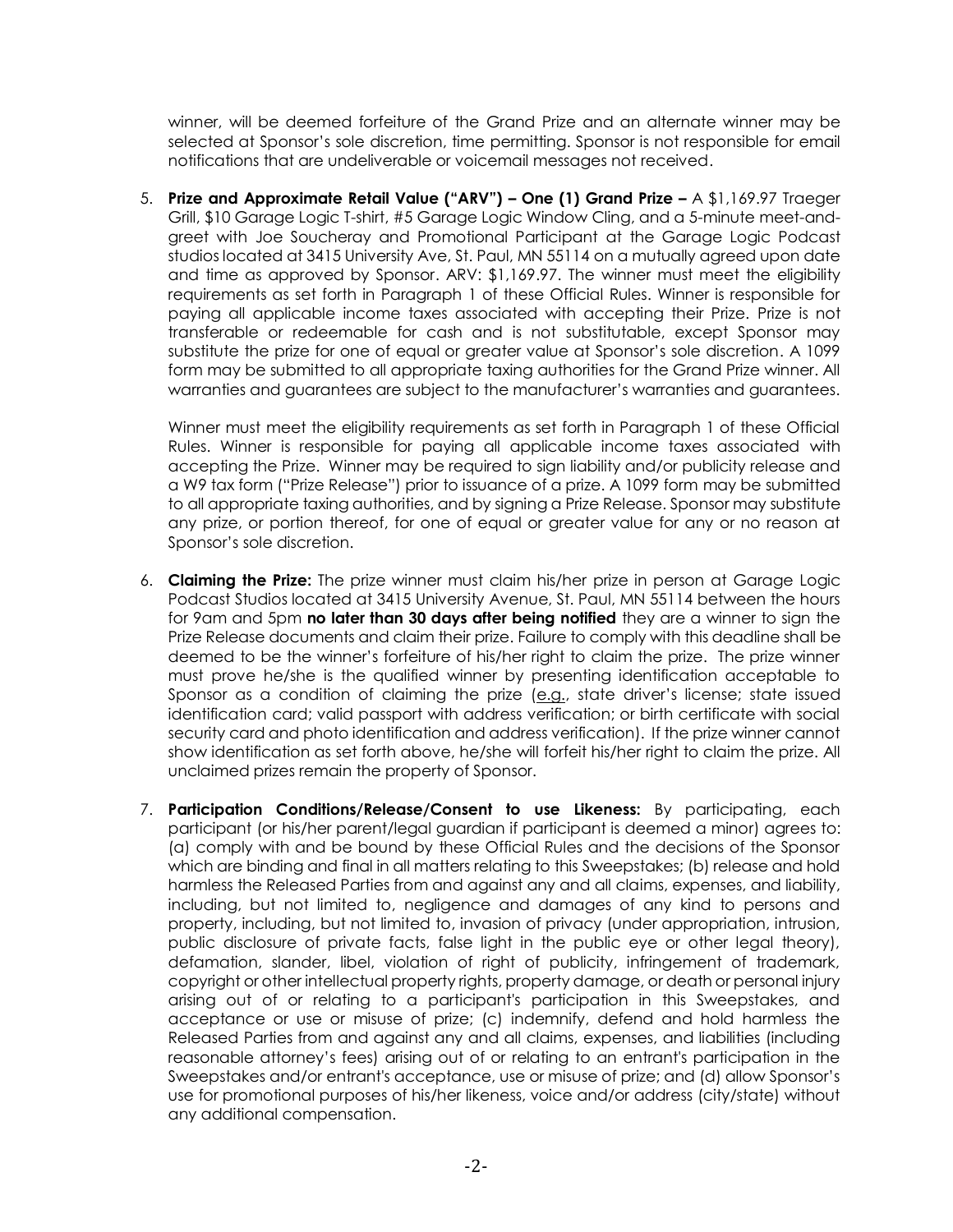- 8. **General Conditions:** Sponsor reserves the right to cancel, suspend and/or modify the Sweepstakes, or any part of it, for any reason whatsoever, including, without limitation, fire, flood, natural or man-made epidemic of health or other means, earthquake, explosion, labor dispute or strike, act of God or public enemy, satellite or equipment failure, riot or civil disturbance, terrorist threat or activity, war (declared or undeclared) or any federal state or local government law, order, or regulation, public health crisis, order of any court or jurisdiction or if any fraud, technical failures or any other factor beyond Sponsor's reasonable control impairs the integrity or proper functioning of the Sweepstakes, as determined by Sponsor in its sole discretion. Sponsor reserves the right, in its sole discretion, to disqualify any individual it finds to be tampering with the participation process or the operation of the Sweepstakes or to be acting in violation of these Official Rules or any other promotion or in an unsportsmanlike or disruptive manner. Any attempt by any person to deliberately undermine the legitimate operation of the Sweepstakes may be a violation of criminal and civil law, and, should such an attempt be made, Sponsor reserves the right to seek damages from any such person to the fullest extent permitted by law. Only the type and quantity of prizes described in these Official Rules will be awarded. The invalidity or unenforceability of any provision of these rules shall not affect the validity or enforceability of any other provision. In the event that any provision is determined to be invalid or otherwise unenforceable or illegal, these rules shall otherwise remain in effect and shall be construed in accordance with their terms as if the invalid or illegal provision were not contained herein. Sponsor's failure to enforce any term of these Official Rules shall not constitute a waiver of that provision.
- 9. **Limitations of Liability:** The Released Parties as set forth above are not responsible for: (1) any incorrect or inaccurate information, whether caused by entrants, printing errors or by any of the equipment or programming associated with or utilized in the Sweepstakes; (2) technical failures of any kind, including, but not limited, to malfunctions, interruptions or disconnections in phone lines or network hardware or software; (3) unauthorized human intervention in any part of the participation process or the Sweepstakes; (4) technical or human error which may occur in the administration of the Sweepstakes or the processing of phone calls; or (5) any injury or damage to persons or property which may be caused, directly or indirectly, in whole or in part, from entrant's participation in the Sweepstakes or receipt or use or misuse of any Prize.
- 10. **Privacy Policies and Data Collection:** Information provided by you for this Sweepstakes on the entry form is subject to Sponsor's privacy policy located at: [https://corporate.hubbardradio.com/privacy-policy/.](https://corporate.hubbardradio.com/privacy-policy/) By entering this Sweepstakes, each entrant agrees that the Sponsor has the right to contact the entrant by phone, direct message, or email accounts provided on the entry form to administer and fulfill this Sweepstakes.
- 11. **Disputes/Governing Law:** Except where prohibited, entrant (or his/her parent/legal guardian if entrant is deemed a minor) agrees that: (1) any and all disputes, claims and causes of action arising out of or connected with this Sweepstakes or the prize awarded shall be resolved individually, without resort to any form of class action, and exclusively by the appropriate federal or state court of Minnesota; (2) any and all claims, judgments and awards shall be limited to actual out-of-pocket costs incurred, including costs associated with entering this Sweepstakes, but in no event attorneys' or legal fees; and (3) unless otherwise prohibited, under no circumstances will entrant be permitted to obtain awards for, and entrant hereby waives all rights to claim, indirect, punitive, incidental and consequential damages and any other damages, other than for actual out-of-pocket expenses, and any and all rights to have damages multiplied or otherwise increased. All issues and questions concerning the construction, validity, interpretation and enforceability of these Official Rules, or the rights and obligations of the entrant and